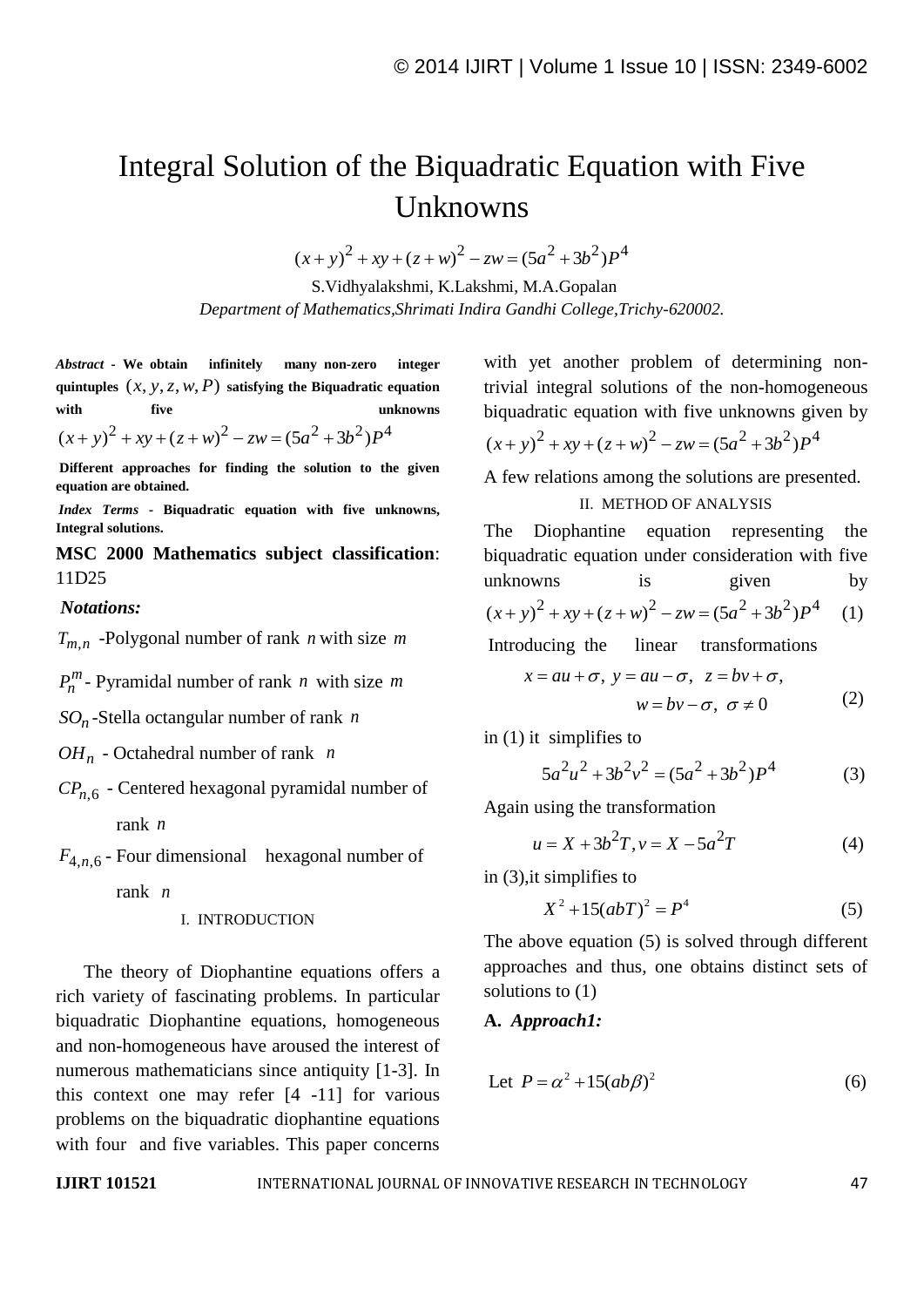Substituting (6) in (5) and using the method of factorisation, define

$$
T = 4\alpha^3 \beta - 60\alpha a^2 b^2 \beta^3 \tag{9}
$$

ractors  
\n
$$
(X + i\sqrt{15}abT) = (\alpha + i\sqrt{15}ab\beta)^{4}
$$
\n(7)

Equating real and imaginary parts in (7) we get,  
\n
$$
X = \alpha^4 - 90\alpha^2 a^2 b^2 \beta^2 + 15^2 (ab)^4 \beta^4
$$
\n(8)

In view of  $(8)$ ,  $(9)$ ,  $(4)$  and  $(2)$ , the integral solution to  $(1)$  is obtained as follows:

$$
x = a(f + 3b^{2}g) + \sigma
$$
  
\n
$$
y = a(f + 3b^{2}g) - \sigma
$$
  
\n
$$
z = b(f - 5a^{2}g) + \sigma
$$
  
\n
$$
w = b(f - 5a^{2}g) - \sigma
$$
\n(10)

where

where  
\n
$$
f(\alpha, \beta) = \alpha^4 - 90\alpha^2 a^2 b^2 \beta^2 + 15^2 (ab)^4 \beta^4
$$
\n
$$
g(\alpha, \beta) = 4\alpha^3 \beta - 60\alpha a^2 b^2 \beta^3
$$
\n(11)

# **Properties:**

 $1.3\sigma[x(\alpha,\beta)-y(\alpha,\beta)]$  is a nasty number.  $2.2\sigma^2$  $2\sigma^2 [x(\alpha, \beta) - y(\alpha, \beta) + z(\alpha, \beta) - w(\alpha, \beta)]$  is a cubic integer. 3.  $3P(\alpha, \alpha) = (1 + 15ab)(6P_{\alpha}^{3} + CP_{\alpha,6} - 4P_{\alpha}^{5})$  $(6P_{\alpha}^{3} + CP_{\alpha,6} - 4P_{\alpha}^{5})$  is a cubic integer.<br>  $(6P_{\alpha}^{3} + CP_{\alpha,6} - 4P_{\alpha}^{5})$ <br>  $(2\lambda_{1,\alpha} + 15^{2}(ab)^{4} + 12b^{2}(CP_{\alpha,6}) - 90(ab)^{2}(PR_{\alpha} - 2T_{3,\alpha} + T_{4,\alpha}) + 180a^{2}b^{4})$ 2,  $2\sigma^2 [x(\alpha, \beta) - y(\alpha, \beta) + z(\alpha, \beta) - w(\alpha, \beta)]$  is a cubic integer.<br>
3,  $3P(\alpha, \alpha) = (1 + 15ab)(6P_\alpha^3 + CP_{\alpha, 6} - 4P_\alpha^5]$ <br>
4.  $x(\alpha, 1) - y(\alpha, 1) = 2a[T_{4,\alpha}^2 + 15^2(ab)^4 + 12b^2(CP_{\alpha, 6}) - 90(ab)^2(PR_\alpha - 2T_{3,\alpha} + T_{4,\alpha}) + 180a^2b^4(SO_\alpha - 2CP_{\alpha, 6})$  $(6P_{\alpha}^{3} + CP_{\alpha,6} - 4P_{\alpha}^{3})$ <br>  $\int_{\alpha}^{2} (4B)^{4} + 12b^{2}(CP_{\alpha,6}) - 90(ab)^{2}(PR_{\alpha} - 2T_{3,\alpha} + T_{4,\alpha}) + 180ab$ <br>  $\int_{\alpha}^{2} (4B)^{4} - 20a^{2}(CP_{\alpha,6}) - 90(ab)^{2}(2P_{\alpha}^{5} - CP_{\alpha,6}) + 300a^{4}b^{2}$ 3.  $3P(\alpha, \alpha) = (1 + 15ab)(6P_\alpha^3 + CP_{\alpha,6} - 4P_\alpha^5]$ <br>
4.  $x(\alpha,1) - y(\alpha,1) = 2a[T_{4,\alpha}^2 + 15^2(ab)^4 + 12b^2(CP_{\alpha,6}) - 90(ab)^2(PR_\alpha - 2T_{3,\alpha} + T_{4,\alpha}) + 180a^2b^4(SO_\alpha - 2CP_{\alpha,6})]$ <br>
5.  $z(\alpha,1) + w(\alpha,1) = 2b[T_{4,\alpha}^2 + 15^2(ab)^4 - 20a^2(CP_{\alpha,6}) - 90(ab)^2(2P_\alpha$ 4.  $x(\alpha,1) - y(\alpha,1) = 2a[T_{4,\alpha}^2 + 15^2(ab)^4 + 12b^2(CP_{\alpha,6}) - 90(ab)^2(PR_{\alpha} - 2T_{3,\alpha} + T_{4,\alpha}) + 180a^2b^4(SO_{\alpha} - 2CP_{\alpha,6})]$ <br>5.  $z(\alpha,1) + w(\alpha,1) = 2b[T_{4,\alpha}^2 + 15^2(ab)^4 - 20a^2(CP_{\alpha,6}) - 90(ab)^2(2P_{\alpha}^5 - CP_{\alpha,6}) + 300a^4b^2(3(OH_{\alpha}) - 2CP_{\alpha,6})]$ <br> 6,  $x(p, p) + y(p, p) + z(p, p) + w(p, p) = 2[a - 90a^3b^2 + 15a^5b^4 + ab^2 - 60a^3b^4][6F_{4, p, 6} - 6P_p^5 + T_{4, p}]$ <br>
7.  $5ax(\alpha, 1) + 3by(\alpha, 1) - (10a^2 + 5b^2)[T_{4, \alpha}^2 - 45a^2b^2(T_{6, \alpha} - T_{4, \alpha} + 2T_{3, \alpha})] \equiv 0 \pmod{225}$ 

# *B. Approach2:*

Write (5) as,

$$
X^2 + 15(abT)^2 = P^4 * 1 \tag{12}
$$

**(i)** Take 1 as,

(i) Take 1 as,  
\n
$$
1 = \frac{(5a^2 - 3b^2 + i2ab\sqrt{15})(5a^2 - 3b^2 - i2ab\sqrt{15})}{(5a^2 + 3b^2)^2}
$$
\n(13)

Substituting (13) and (6) in (12) and using the method of factorisation, define,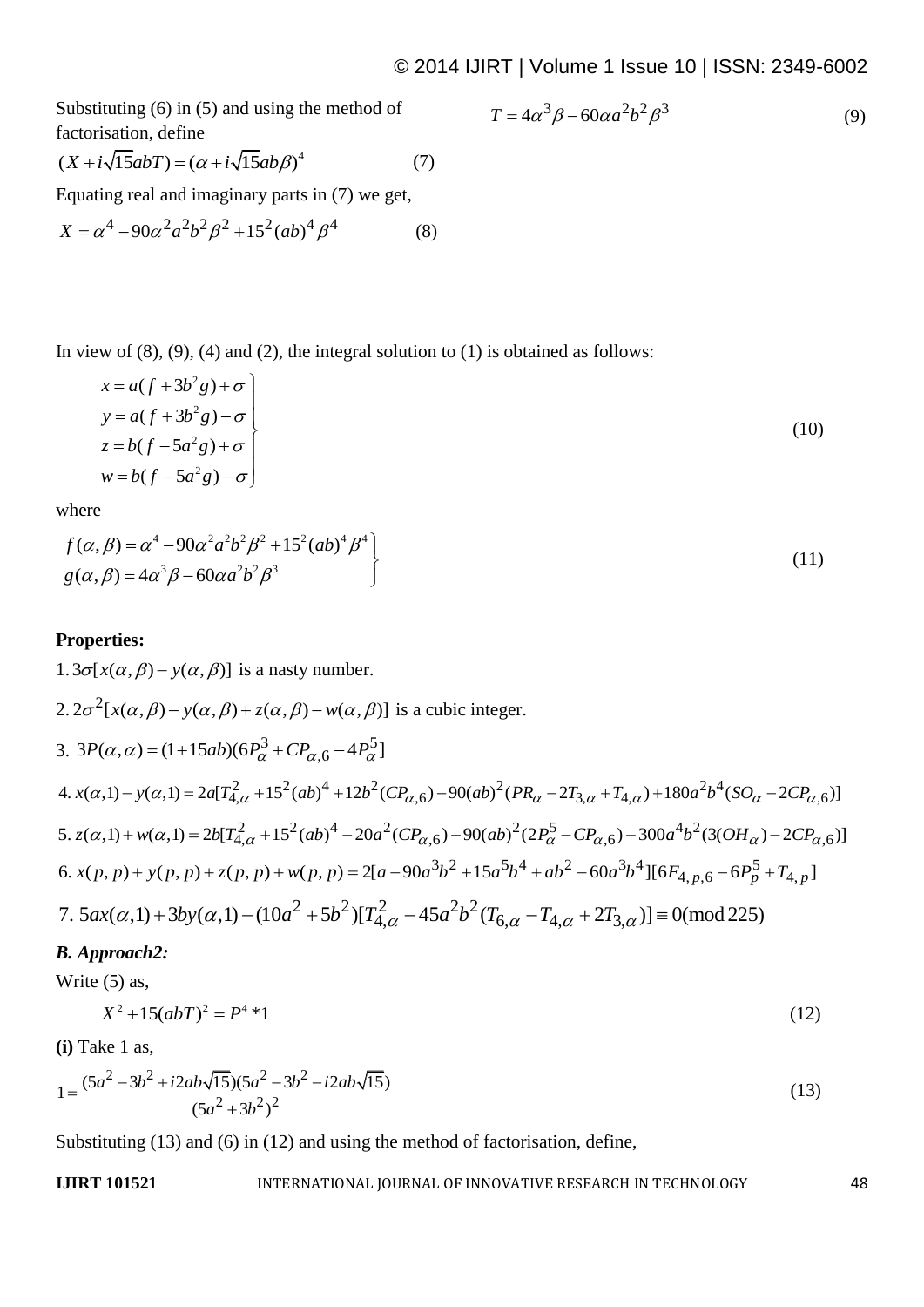$$
\text{2014 IJIR I } \text{Vouville I } \text{ISue IU } \text{ISue IU } \text{ISouel I} \tag{14}
$$
\n
$$
(X + i\sqrt{15}abT) = \frac{(5a^2 - 3b^2 + i2ab\sqrt{15})}{(5a^2 + 3b^2)}(\alpha + i\sqrt{15}ab\beta)^4
$$

Equating real and imaginary parts in (14) we obtain,  
\n
$$
X = \frac{1}{(5a^2 + 3b^2)} \Bigg[ (5a^2 - 3b^2) f(\alpha, \beta) - 30(ab^2 \cdot g(\alpha, \beta)) \Bigg]
$$
\n
$$
T = \frac{1}{(5a^2 + 3b^2)} \Big[ (5a^2 - 3b^2) g(\alpha, \beta) + 2 f(\alpha, \beta) \Big]
$$
\n(15)

In view of (2), (4) & (15) and making some algebra, the corresponding values of *x*, *y*, *z*, *w* and *P* are obtained as,<br>  $x = a(5a^2 + 3b^2) \left[ \frac{(5a^2 - 3b^2)f(\alpha, \beta) - 30(ab)^2 g(\alpha, \beta)}{2a^2} + \frac{1}{2} + \sigma \right] + \sigma$ obtained as,

as,  
\n
$$
x = a(5a^{2} + 3b^{2}) \left[ \frac{\{(5a^{2} - 3b^{2})f(\alpha, \beta) - 30(ab)^{2} \cdot g(\alpha, \beta)\} + 3b^{2}\{(5a^{2} - 3b^{2})g(\alpha, \beta) + 2f(\alpha, \beta)\}}{3b^{2}\{(5a^{2} - 3b^{2})g(\alpha, \beta) + 2f(\alpha, \beta)\}} \right] + \sigma
$$
\n
$$
y = a(5a^{2} + 3b^{2}) \left[ \frac{\{(5a^{2} - 3b^{2})f(\alpha, \beta) - 30(ab)^{2} \cdot g(\alpha, \beta)\} + 3b^{2}\{(5a^{2} - 3b^{2})g(\alpha, \beta) + 2f(\alpha, \beta)\}}{3b^{2}\{(5a^{2} - 3b^{2})g(\alpha, \beta) + 2f(\alpha, \beta)\}} \right] - \sigma
$$
\n
$$
5a^{2}\{(5a^{2} - 3b^{2})g(\alpha, \beta) + 2f(\alpha, \beta)\} \left[ + \sigma
$$
\n
$$
5a^{2}\{(5a^{2} - 3b^{2})g(\alpha, \beta) + 2f(\alpha, \beta)\} \right] + \sigma
$$
\n
$$
w = b(5a^{2} + 3b^{2}) \left[ \frac{\{(5a^{2} - 3b^{2})f(\alpha, \beta) - 30(ab)^{2} \cdot g(\alpha, \beta)\} - 5a^{2}\{(5a^{2} - 3b^{2})g(\alpha, \beta) + 2f(\alpha, \beta)\}}{5a^{2}\{(5a^{2} - 3b^{2})g(\alpha, \beta) + 2f(\alpha, \beta)\}} \right] - \sigma
$$
\n
$$
P = (5a^{2} + 3b^{2})^{2}(\alpha^{2} + 15(ab\beta)^{2})
$$

**(ii)** 1 can also be taken as

also be taken as  
\n
$$
1 = \frac{(\delta^2 - 15a^2b^2 + i2ab\delta\sqrt{15})(\delta^2 - 15a^2b^2 - i2ab\delta\sqrt{15})}{(\delta^2 + 15a^2b^2)^2}
$$
\n(16)

Substituting (16) and (6) in (12) and using the same procedure as approch2, we can get another non-trivial integral solutions to (1)

**(iii)** Also 1 can be written as

$$
1 = \frac{(1 + i\sqrt{15})(1 - i\sqrt{15})}{4^2} \tag{17}
$$

Substituting (17) and (6) in (12) and using the method of factorisation, define,  
\n
$$
(X + i\sqrt{15}abT) = 1 = \frac{(1 + i\sqrt{15})}{4}(\alpha + i\sqrt{15}ab\beta)^4
$$
\n(18)

Equating real and imaginary parts in (18) we get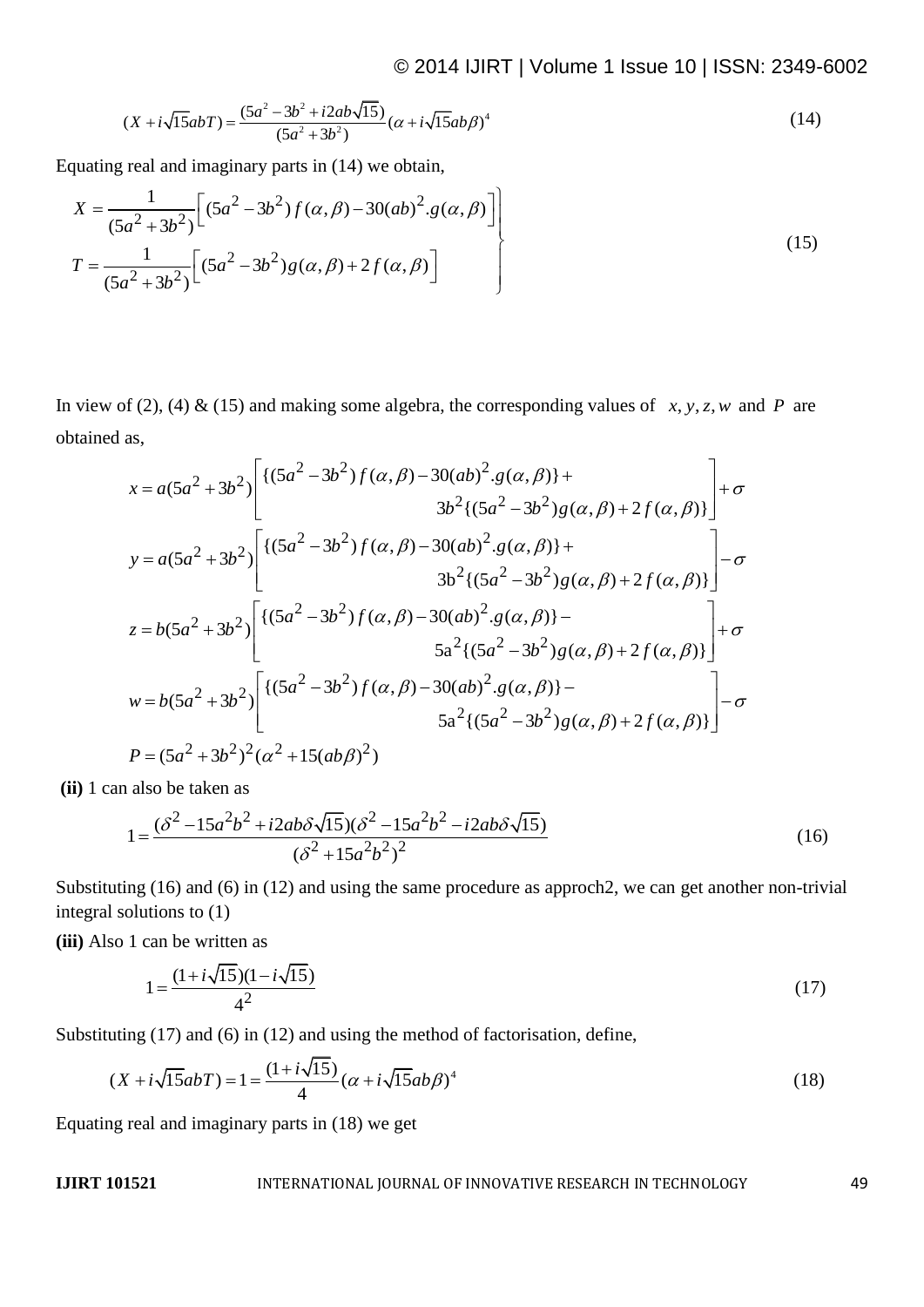$$
X = \frac{1}{4} [f(\alpha, \beta) - 15g(\alpha, \beta)]
$$
  
\n
$$
T = \frac{1}{4} [g(\alpha, \beta) + f(\alpha, \beta)]
$$
\n(19)

In view of (2), (4), (11) and (19), the corresponding values of  $x, y, z, w, P$  can be obtained.

**(iv)** 1 can also be written as

written as  
\n
$$
1 = \frac{(\alpha - 15ab + i2\alpha ab\sqrt{15})(\alpha - 15ab - i2\alpha ab\sqrt{15})}{(\alpha + 15ab)^2}
$$

Using the same procedure as above the solutions of (1) can be obtained.

### *C. Approach3:*

The assumption,  $X = X'P, T = T'P$  (20)

in (5) leads to the equation,

$$
X^2 + 15(abT)^2 = P^2 \tag{21}
$$

Then the solution to (21) is

olution to (21) is  
\n
$$
X' = r^2 - 15s^2, abT' = 2rs, P = r^2 + 15s^2
$$
\n(22)

In view of (22), (20), (4) and (2) the integral solution of (1) can be obtained as  
\n
$$
x = a[(ab)^{4}(R^{4} - 15^{2}S^{4}) + 6b^{2}(ab)^{3}(R^{2} + 15S^{2})RS] + \sigma
$$
\n
$$
y = a[(ab)^{4}(R^{4} - 15^{2}S^{4}) + 6b^{2}(ab)^{3}(R^{2} + 15S^{2})RS] - \sigma
$$
\n
$$
z = b[(ab)^{4}(R^{4} - 15^{2}S^{4}) - 10a^{2}(ab)^{3}(R^{2} + 15S^{2})RS] + \sigma
$$
\n
$$
w = b[(ab)^{4}(R^{4} - 15^{2}S^{4}) - 10a^{2}(ab)^{3}(R^{2} + 15S^{2})RS] - \sigma
$$
\n
$$
P = P = (ab)^{2}(R^{2} + 15S^{2})
$$

#### *D. Approach4:*

Arranging (21) as

$$
P^2 - X^2 = (5a^2T')(3b^2T')\tag{23}
$$

and using the method of factorisation, writing (24) as a system of double equations, we get the solution of (23) as

$$
X' = 2(5A^{2} - 3B^{2})T'
$$
  
\n
$$
P = 2(5A^{2} + 3B^{2})T'
$$
 (24)

By taking  $T' = 2k$  and using (24), (20), (4) and (2), the integral solution can be obtained as follows: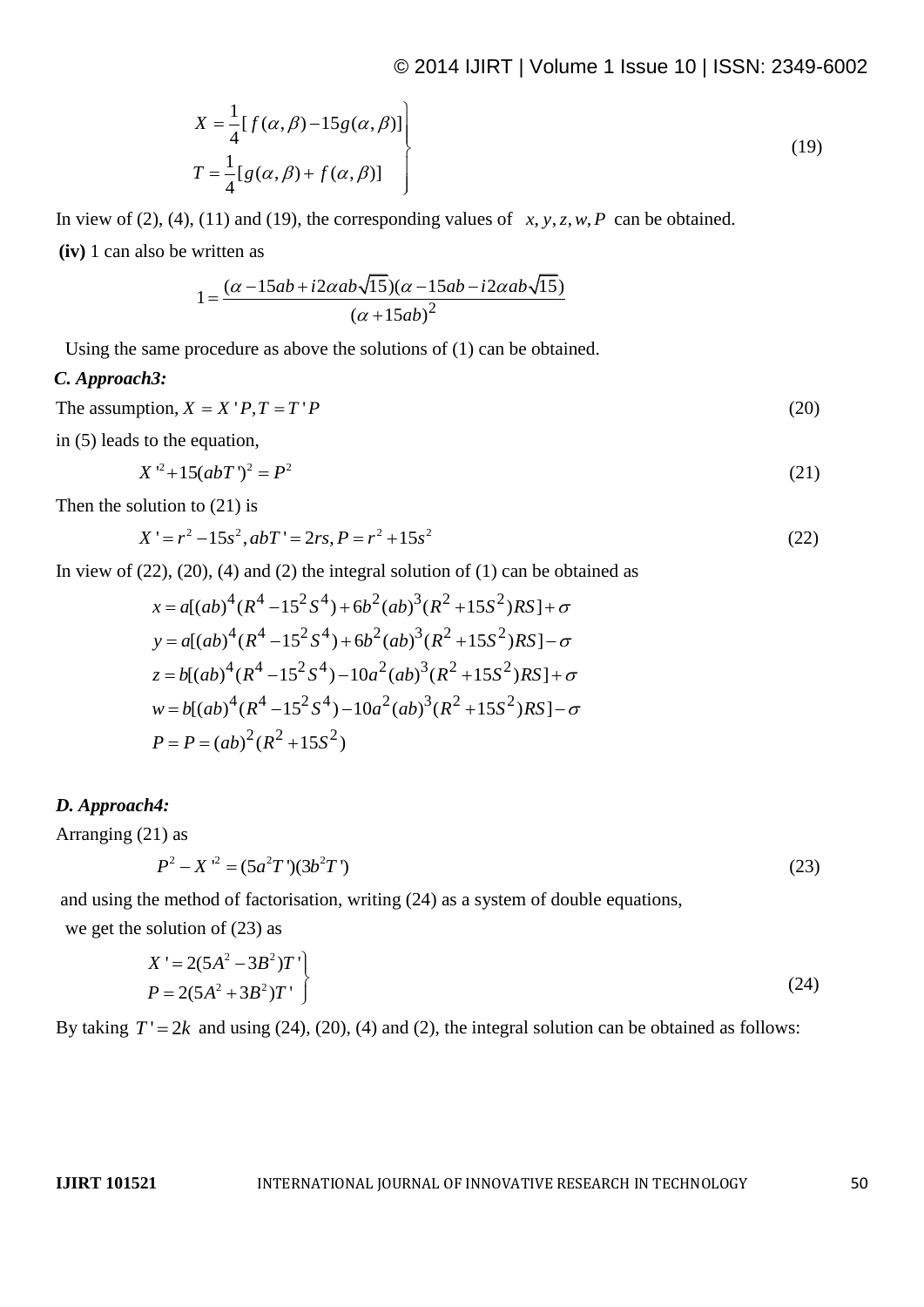$$
\mathcal{L} = a[k^{2}(25A^{4} - 9B^{4}) + 6b^{2}k(5A^{2} + 3B^{2})] + \sigma
$$
  
\n
$$
y = a[k^{2}(25A^{4} - 9B^{4}) + 6b^{2}k(5A^{2} + 3B^{2})] - \sigma
$$
  
\n
$$
z = b[k^{2}(25A^{4} - 9B^{4}) - 10a^{2}k(5A^{2} + 3B^{2})] + \sigma
$$
  
\n
$$
w = a[k^{2}(25A^{4} - 9B^{4}) - 10a^{2}k(5A^{2} + 3B^{2})] - \sigma
$$
  
\n
$$
P = (5A^{2} + 3B^{2})k
$$

# *E. Approach5:*

Writing (23) as a system of double equations in a different manner as

$$
(P+X')(P+X') = (5abT')(3abT'),
$$

and solving we get the solution of (21) as

$$
X' = abT'
$$
  
 
$$
P = 4abT'
$$
 (25)

Taking  $T' = k$  and using (25), (20), (4) & (2), we get the corresponding integral

solution of (1) as follows:

$$
x = a[4a^{2}b^{2}k^{2} + 12ab^{3}k^{2}] + \sigma
$$
  
\n
$$
y = a[4a^{2}b^{2}k^{2} + 12ab^{3}k^{2}] - \sigma
$$
  
\n
$$
z = b[4a^{2}b^{2}k^{2} - 20a^{3}bk] + \sigma
$$
  
\n
$$
w = b[4a^{2}b^{2}k^{2} - 20a^{3}bk] - \sigma
$$
  
\n
$$
P = 4abk
$$

#### III. CONCLUSION

Instead of (4), the introduction of the transformations<br>  $u = X - 3b^2T$ ,  $v = X + 5a^2T$ 

$$
u = X - 3b^2T, v = X + 5a^2T
$$

in (3) leads to (5).By a similar procedure we can obtain different pattern of integral solutions to (1) and their corresponding properties.

#### ACKNOWLEDGEMENT

\* The financial support from the UGC, New Delhi (F.MRP-5122/14 (SERO/UGC) dated March 2014) for a part of this work is gratefully acknowledged

#### **REFERENCES**

- [1]. L.E.Dickson, History of Theory of Numbers, Vol.11, Chelsea Publishing Company, New York (1952).
- [2]. L.J.Mordell, Diophantine equations, Academic Press, London(1969).
- [3]. Carmichael ,R.D.,The theory of numbers and Diophantine Analysis,Dover Publications,New York (1959)
- [4]. Telang,S.G.,Number theory, Tata Mc Graw Hill publishing company, New Delhi (1996)
- [5]. M.A.Gopalan & P.Shanmuganandham, On the biquadratic equation  $x^4 + y^4 + z^4 = 2w^4$ , Impact J.Sci tech; vol.4,No,4,111-115,(2010).
- [6]. M.A. Gopalan & G.Sangeetha, Integral Solutions of Non-Homogeneous Quartic equation Non-Homogeneous Quartic<br> $x^4 - y^4 = (2\alpha^2 + 2\alpha + 1)(z^2 - w^2)$ . Impact J.Sci Tech; Vol .4 No.3, 15-21,2010.
- [7]. M.A.Gopalan & Padma, Integral Solution of Non-Homogeneous Quartic equation  $x^4 - y^4 = z^2 - w^2$ ,  $J.Math.,7(4),371-$ 377,(2010).
- [8]. M.A.Gopalan&V.Pandichelvi on the solutions of the Biquadratic Equation  $(x^{2} - y^{2})^{2} = (z^{2} - 1)^{2} + w^{4}$

$$
(x^2 - y^2)^2 = (z^2 - 1)^2 + w^4
$$
 Paper presented in